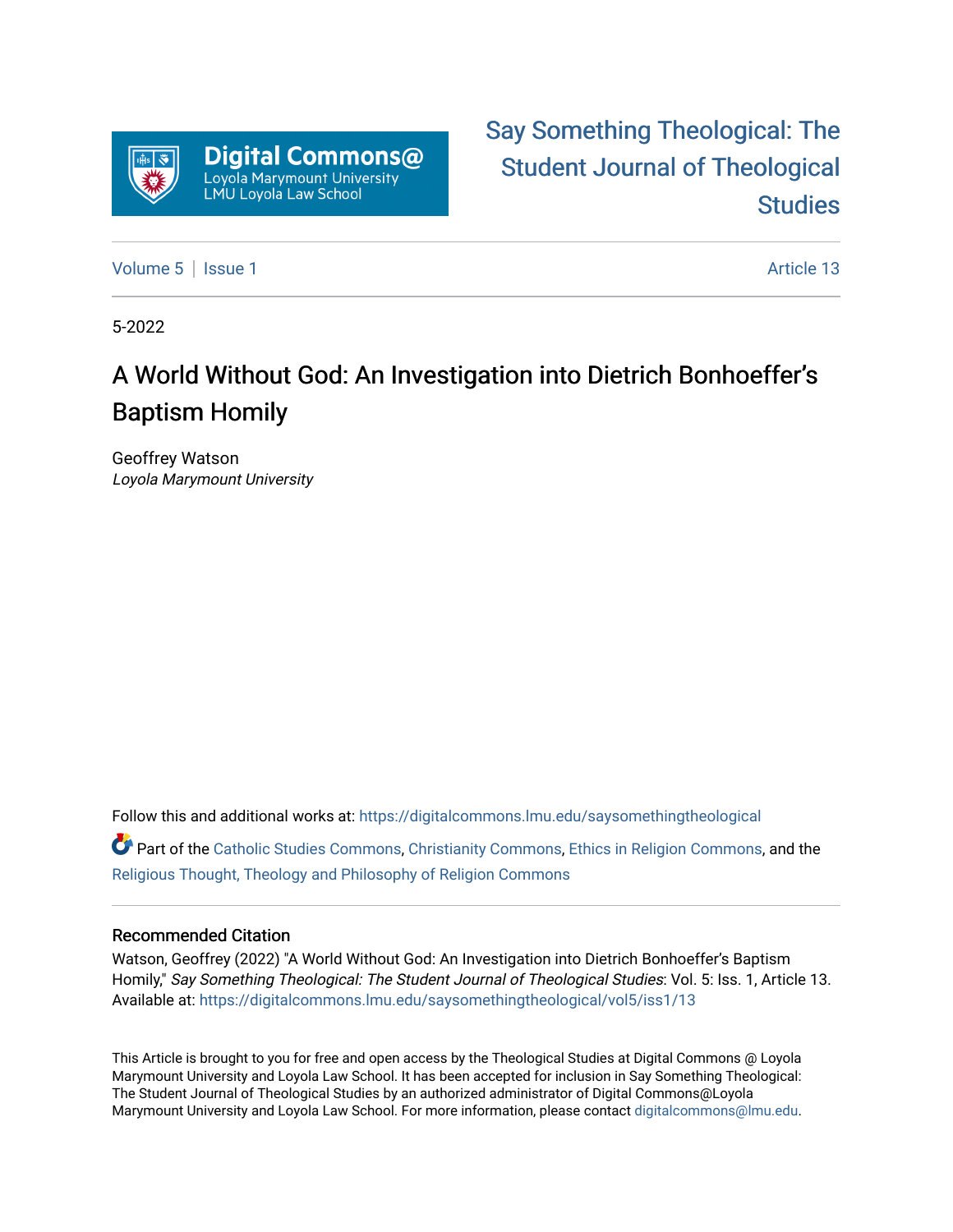

## **A World Without God: An Investigation into Dietrich Bonhoeffer's Baptism Homily** By Geoffrey Watson

**Abstract**: What happens when faith communities fail to meet the moral obligations of their unique historical moment? Has the church then, by definition, lost its authority and right to speak or teach on Jesus' behalf? If so, what are the repercussions of those failings? In what specific ways do the failures of Christian communities call us to reflect on and evolve our theology? These were questions that must have dogged the Lutheran minister and martyr, Dietrich Bonhoeffer (1906-1945), as he sat in his German prison cell, awaiting his death sentence. Yet after the initial shock, Bonhoeffer accepted these harsh circumstances, wrestling deeply with his faith and the failings of his church, eventually earning the trust and respect of the guards, some of whom would later risk their lives on his behalf, and engaging in a series of correspondences and reflections that would outline a bold new vision of what it means to be a Christian in the modern era. Bonhoeffer's *Letters and Papers from Prison*, published six years after his death and carefully edited by his best friend and biographer, Eberhard Bethge, articulates a relevant, prophetic spirituality that strives to separate ethics from dogma in order to meet the actual needs of a suffering world. One of these letters in particular, a baptismal homily written to Bethge's son and Dietrich's namesake, offers some powerful insights into what Bonhoeffer's vision of a "religion-less Christianity" might look like. Whatever the differing social, political, or economic contexts, Bonhoeffer's core teaching remains a call to stand with and fight for the suffering ones in real time.

**Keywords**: Dietrich Bonhoeffer, Religion-less Christianity, Prophetic Spirituality

What happens when faith communities fail to meet the moral obligations of their unique historical moment? Has the church then, by definition, lost its authority and right to speak or teach on Jesus' behalf? If so, what are the repercussions of those failings? In what specific ways do the failures of Christian communities call us to reflect on and evolve our theology? These were questions that must

*Say Something Theological: The Student Journal of Loyola Marymount University Theological Studies*

*Volume 5, Issue 1, May 2022 Loyola Marymount University, Los Angeles*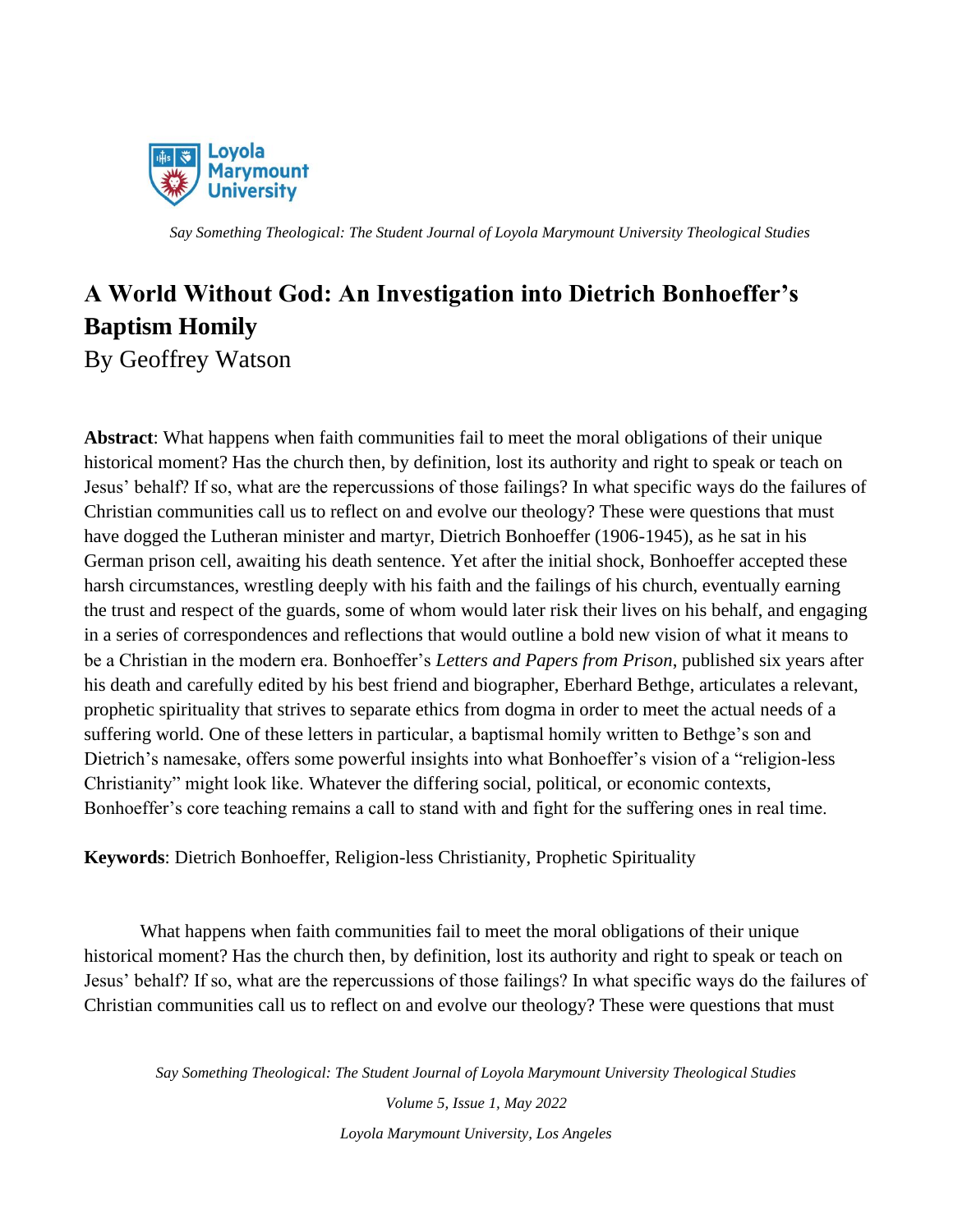

have dogged the Lutheran minister and martyr, Dietrich Bonhoeffer (1906-1945), as he sat in his German prison cell, awaiting his death sentence. Bonhoeffer had been arrested previously for his role in the German resistance movement during World War 2 and for his involvement in a secret plot to assassinate Adolf Hitler.

"It is horrible here," he wrote his parents in 1943 from inside Tegel Military Prison. "Dreadful impressions often pursue me well into the night."<sup>1</sup> His first months in jail were some of the most terrifying days of his life. In a later note, he went as far as to contemplate suicide, "not out of a sense of guilt, but because I am practically dead already."<sup>2</sup> Yet after the initial shock, Bonhoeffer accepted these harsh circumstances, wrestling deeply with his faith and the failings of his church, eventually earning the trust and respect of the guards, some of whom would later risk their lives on his behalf, and engaging in a series of correspondences and reflections that would outline a bold new vision of what it means to be a Christian in the modern era. Bonhoeffer's *Letters and Papers from Prison*, published six years after his death and carefully edited by his best friend and biographer, Eberhard Bethge, articulates a relevant, prophetic spirituality that strives to separate ethics from dogma in order to meet the actual needs of a suffering world.

One of these letters in particular, a baptismal homily written to Bethge's son and Dietrich's namesake, offers some powerful insights into what Bonhoeffer's vision of a "religion-less Christianity" might look like. He begins the homily by explaining to his great-nephew the importance of place, family, and upbringing. "In the revolutionary times ahead," Bonhoeffer advises, "it will be a priceless gift to know the security of a good home. It will provide a bulwark against all dangers from within and without."<sup>3</sup>

Bonhoeffer himself came from a large, close-knit, religious family, whose members were allied in the fight against Adolf Hitler's authoritarian rule. The son of a psychiatrist and grandson of a Protestant theologian, Bonhoeffer grew up highly educated and privileged, yet also civically minded. In

*Say Something Theological: The Student Journal of Loyola Marymount University Theological Studies*

*Volume 5, Issue 1, May 2022*

<sup>&</sup>lt;sup>1</sup> Ferdinand Schlingensiepen, *Dietrich Bonhoeffer: Martyr, Thinker, Man of Resistance, trans. Isabel Best (London:* Bloomsbury, 2010), 340-341.

<sup>2</sup> Schlingensiepen, *Dietrich Bonhoeffer*, 342.

<sup>3</sup> Dietrich Bonhoeffer, *Letters and Papers from Prison*, ed. Eberhard Bethge, trans. Reginald H. Fuller (New York: The Macmillan Company, 1966), 181.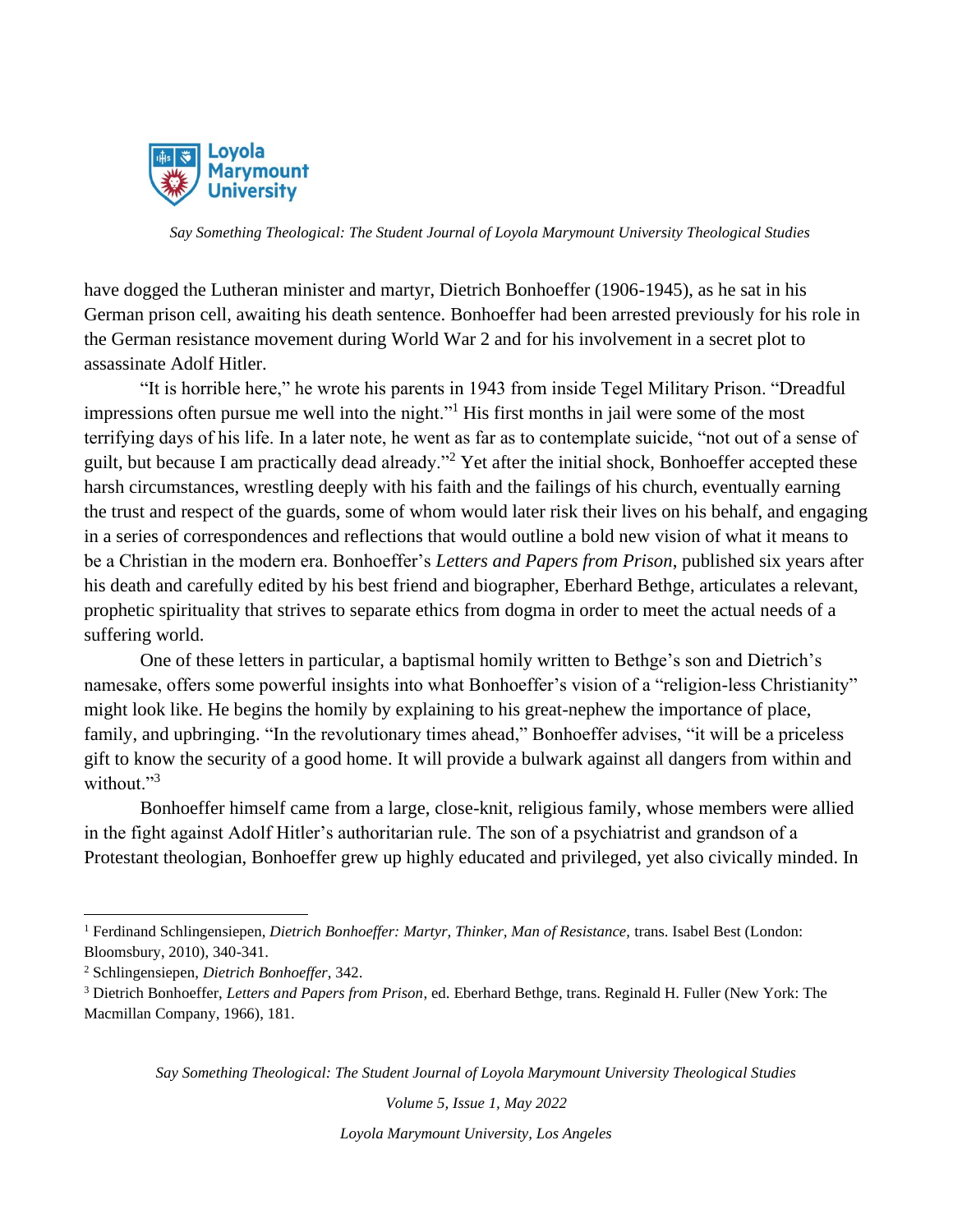

fact, according to Bonhoeffer's sister, Susanne, "all children and children-in-law were united in their opposition to the Nazi ideology. All of them tried to act against the Nazi regime in their own contexts and according to their professional opportunities."<sup>4</sup> After a promising academic career, Bonhoeffer was called to serve in a more dangerous, activist role as he and others fought to protect the integrity of church teachings against the growing influence of Nazi ideology. As religious leaders around him capitulated to the pressures of nationalism, Bonhoeffer became more radical in his critique of the government and was eventually imprisoned for his involvement with the German resistance movement.

A cursory glance through his prison letters reveals how vital family was to Bonhoeffer's identity. His journals are filled with endless, intimate correspondences to parents, siblings, his fiancé, extended family, associates, confidants, and friends. These were the people with whom he painstakingly formed and teased out his theology and the community through which he lived out his vocation. The familial tenderness of Bonhoeffer's correspondences, however, stands in stark contrast to his views of the German church, an institution which became the object of his frustration and scorn.

One can't read Bonhoeffer's baptism homily without reflecting on the profound disappointment he must have felt in the German Christian community's failure to respond to the ethical nightmare of the Nazi regime, as well as its complicity in the systematic murder of six million Jews. As Ferdinand Schlingensiepen writes in his biography, "For Bonhoeffer, the Church had to take the guilt upon itself, without any ifs or buts, because it was guilty of sin against the body of Christ."<sup>5</sup> In order to understand how he arrived at this conclusion, however, and begin to understand the vision toward which he is calling the Christian community in these letters, it's helpful to begin with the theologies and influences that shaped Bonhoeffer's thinking and provided the foundations for his homily.

#### **The Sources Behind the Text**

As a privileged, white German Protestant, Bonhoeffer was deeply influenced by other European theologians like Karl Barth and Paul Tillich. It was Barth though, more than anyone, who articulated

*Volume 5, Issue 1, May 2022*

<sup>4</sup> Jutta Koslowski "Details from the Life of the Bonhoeffer Family: New Insights about the Biography and Theology of Dietrich Bonhoeffer in the Memoirs of his Youngest Sister Susanne," *Theology Today* 77, no 1 (April 2020): 20. <sup>5</sup> Schlingensiepen, *Dietrich Bonhoeffer*, 297.

*Say Something Theological: The Student Journal of Loyola Marymount University Theological Studies*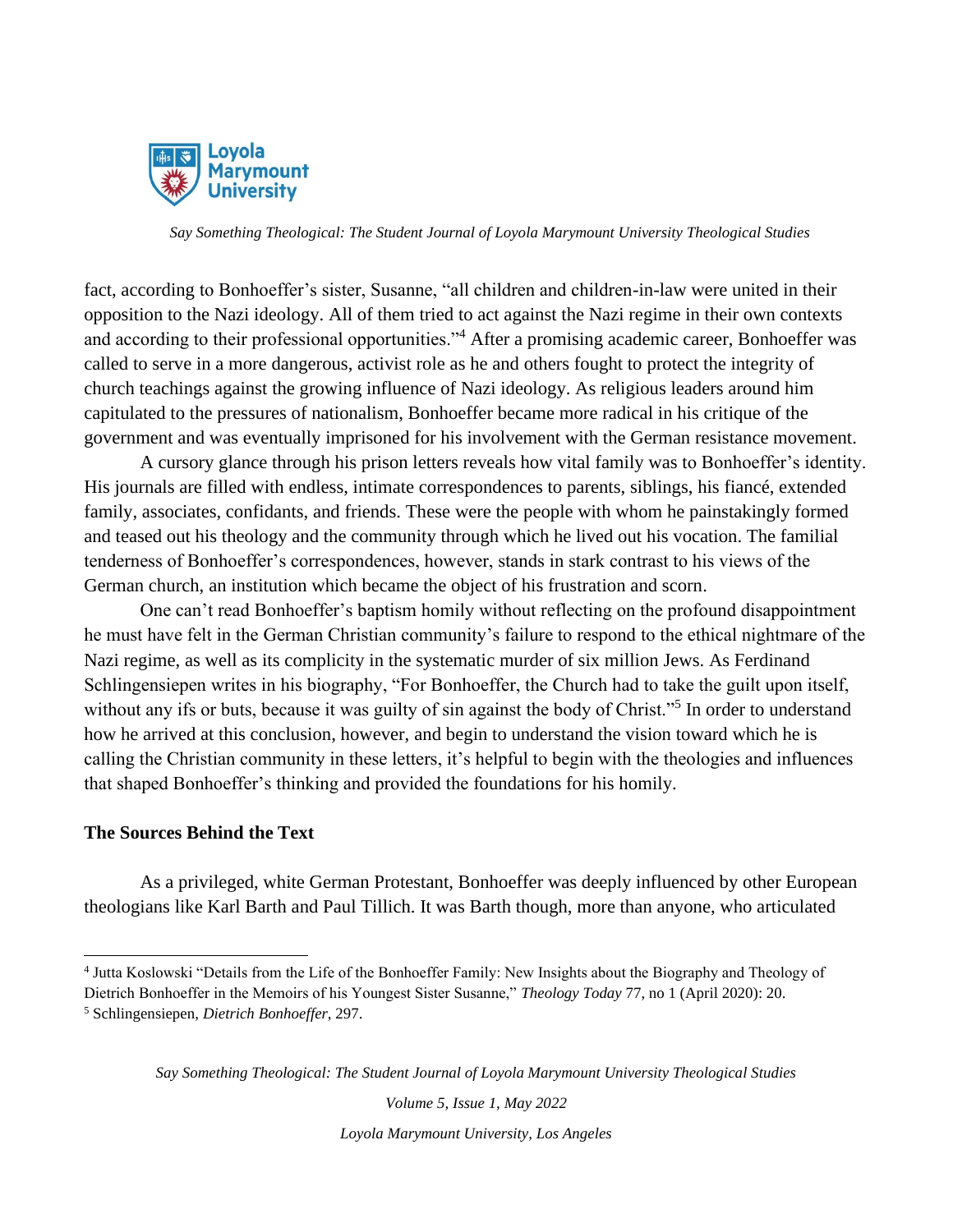

Bonhoeffer's most basic criticism of church teachings. Specifically, Barth "saw the grace of Jesus Christ as the ground, content and character of the command of God the creator,"<sup>6</sup> and it is the church's failure to live up these Christian mandates that echoes prominently throughout Bonhoeffer's theology.

Specifically, Bonhoeffer argues that "rather than following abstract principles, our actions are shaped by the living God revealed in Christ incarnate, Christ crucified, and Christ risen."<sup>7</sup> Here, the concept of 'abstract principles' is placed firmly at odds against real action, grounded in the inspiration of a vital, living God, permeating our reality—a God embodied specifically in the person of Jesus Christ. For both Bonhoeffer and Barth, the incarnate Christ is the organizing principle around which the Christian's life must be patterned. Theirs is a theology that doesn't fragment or cloud itself behind obscure, doctrinal hair-splitting, but instead attempts to separate what they judged to be lifeless ceremony, traditions, and teachings from emboldened, compassionate accompaniment with the poor and suffering in real and meaningful ways. For Bonhoeffer, Christianity was not simply a code of beliefs and strict adherence to routine, but rather an active way of relating to the world and responding to its needs.

Bonhoeffer's prison writings depart from Barth, however, in the vocabulary he uses to speak about the ethical life. As his thinking developed, Bonhoeffer was searching for language that could resonate with the modern world. Language that was not entombed in the cold, traditional trappings of an increasingly irrelevant doctrine. "The point," as John Holloway writes, "is not to do away with church, but rather, to interpret these things so that they can relate to the modern human being."<sup>8</sup> In other words, church teachings are only effective to the extent that they speak to, support, and inspire real, compassionate action. In Bonhoeffer's view, "Barth did not go far enough in his critique of religion because in the nonreligious interpretation of theological concepts he gave no concrete guidance."<sup>9</sup> Although the two theologians may have agreed in many foundational ways, Barth, according to

*Say Something Theological: The Student Journal of Loyola Marymount University Theological Studies*

*Volume 5, Issue 1, May 2022*

<sup>6</sup> Arthur C. Cochrane, "Bonhoeffer & Barth vs Norman: Continuing the Discussion: A Politicized Christ," *Christianity and Crisis* 39, no 6 (April 1979): 87.

<sup>7</sup> Nancy J. Duff, "'Stages on the Road to Freedom': A Brief Introduction to Dietrich Bonhoeffer," *Theology Today* 71, no. 1 (April 2014): 9.

<sup>8</sup> John Daniel Holloway III, "Bonhoeffer's 'Catchy Phrases': Karl Barth's Reception of the Prison Letters

Revisited," *Kerygma Und Dogma* 64, no. 1 (January 2018): 55.

<sup>9</sup> Holloway, "Bonhoeffer's 'Catchy Phrases," 57.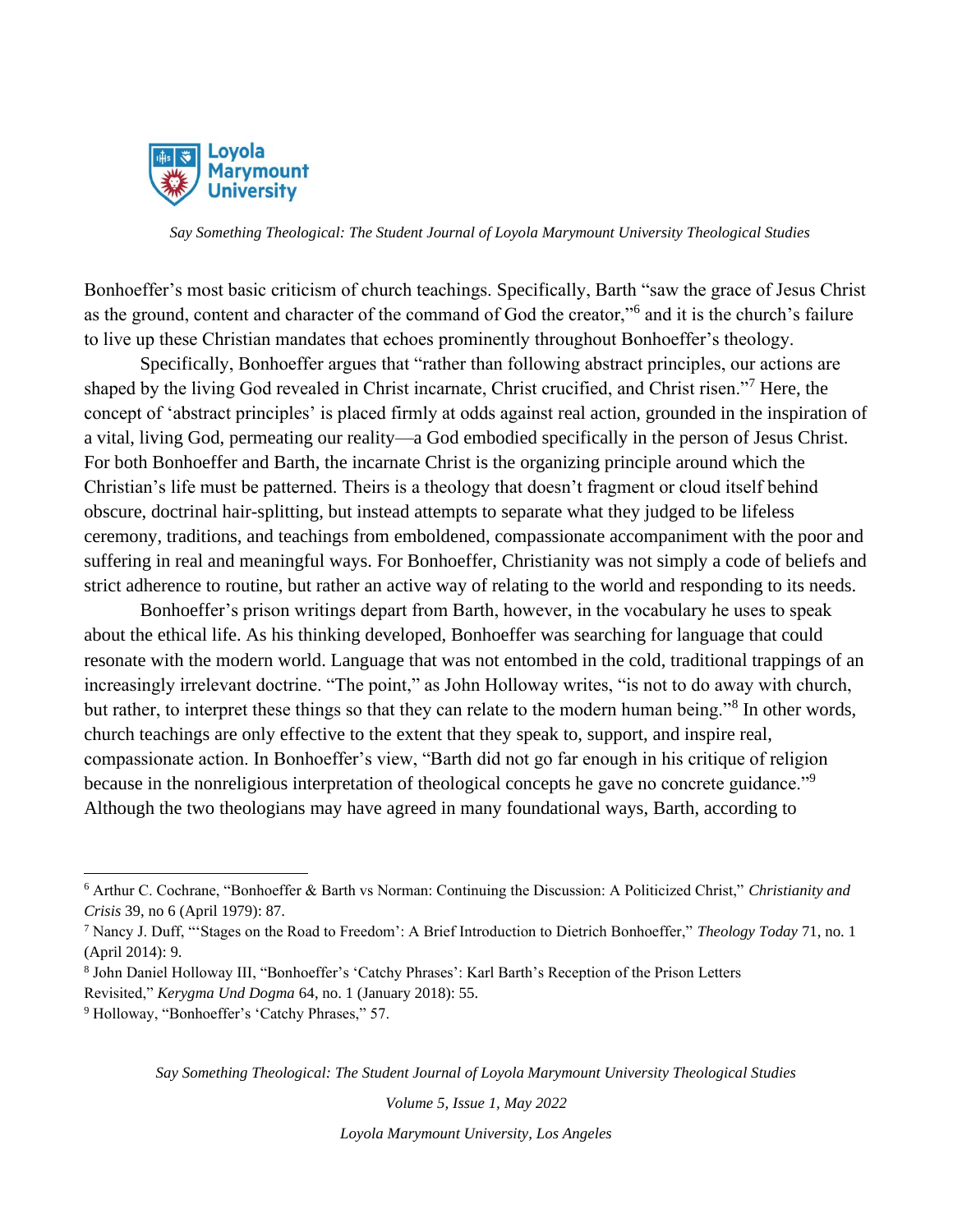

Bonhoeffer, failed to articulate what exactly this relevant, vibrant, new kind of Christianity might look and sound like.

What would it mean to pray in this emerging world? How do we form communities? Or worship effectively? And how can one speak about God in ways that a more mature, technologically advanced, and increasingly cynical world could actually connect with and understand? To answer these questions, Bonhoeffer looked to philosophy and history, rather than the theologians who had previously shaped his thinking.

While imprisoned at Tegel, Bonhoeffer became immersed, not in Tillich or Barth, but rather in the works of philosopher Wilhelm Dilthey and Dilthey's student, José Ortega y Gasset.<sup>10</sup> These two thinkers, along with William James and Immanuel Kant, would influence how he began to speak about religion and the new ways in which Christianity would have to mold and adapt itself to a world that seemed to have outgrown its need for ineffectual, spineless religious beliefs and traditions.

What intrigued Bonhoeffer specifically about Dilthey was the historical lens through which he viewed human progress. "According to Dilthey's philosophy of life," writes Ralf Wüstenberg, "humans began to think autonomously from the time of the Renaissance and the Reformation. They no longer used God . . . as a matter of convenience, but used autonomous reason to explain politics . . . law . . . natural sciences . . . and other subjects."<sup>11</sup> In other words, the science, technology, and human advancement of the twentieth century made it unnecessary to accept truth without observation and experience. Civilization, at least the technologically advanced, European civilization that Bonhoeffer inhabited, had moved beyond its need to believe in God on blind faith and *a priori* understanding alone. From Dilthey's perspective, modern humans didn't need God anymore to make sense of their lives and answer the deep questions of existence. It was religion instead that needed to catch up to society.

By incorporating these ideas into his thinking, Bonhoeffer was trying to break from traditional theological language to land upon a religious vision that could embody the actual historical, social, and cultural trends of a suffering world. Or as Bonhoeffer himself puts it, "we cannot be honest unless we

*Say Something Theological: The Student Journal of Loyola Marymount University Theological Studies*

*Volume 5, Issue 1, May 2022*

<sup>10</sup> Martin E. Marty, *Dietrich Bonhoeffer's "Letters and Papers from Prison": A Biography* (Princeton: Princeton University Press, 2011), 69.

<sup>11</sup> Ralf K. Wüstenberg, "Religionless Christianity and Religious Pluralism: Dietrich Bonhoeffer 'Revisited,'" *Journal of Theology for Southern Africa* 131 (July 2008): 10.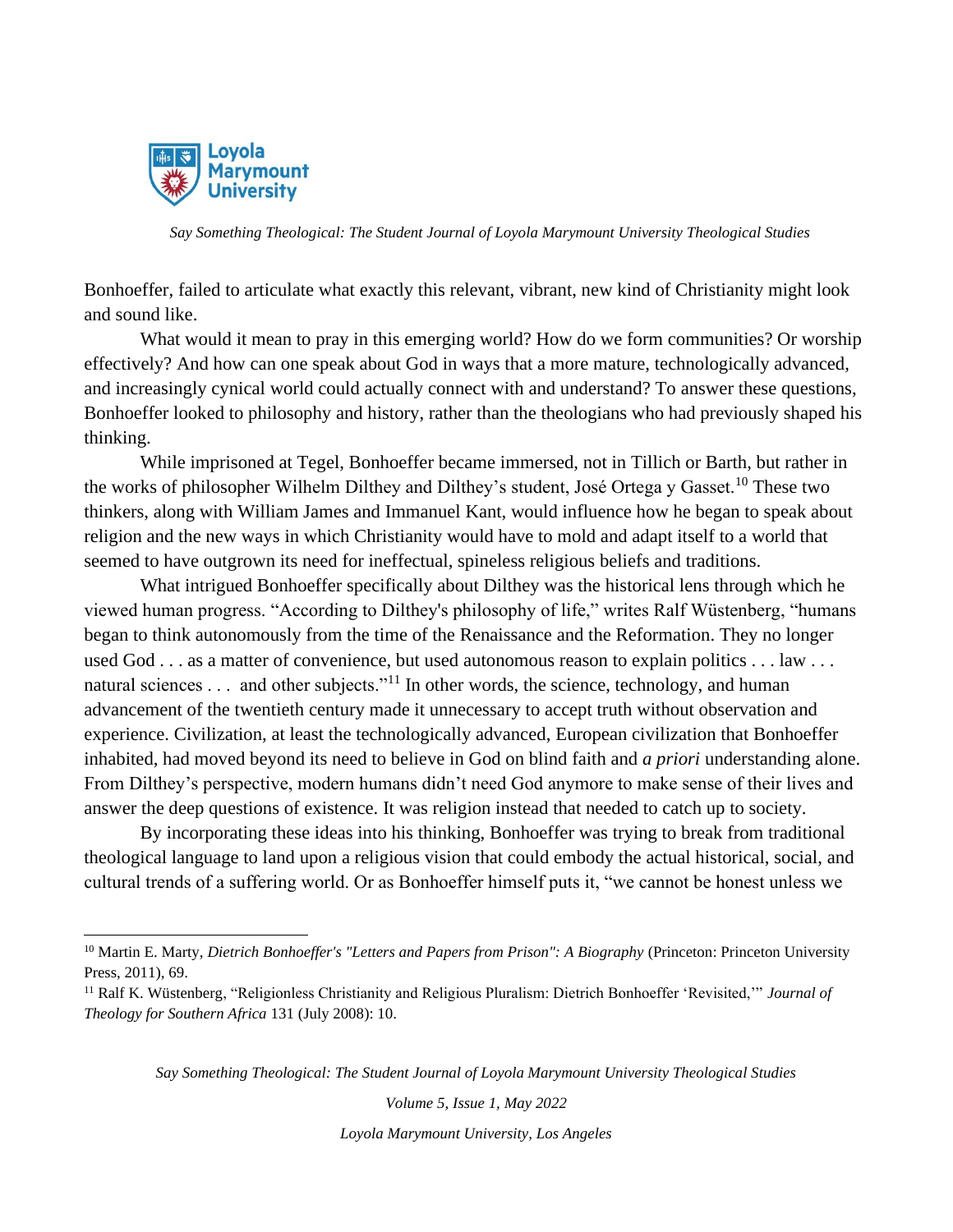

recognize that we have to live in the world- "*etsi deus non daretur*."<sup>12</sup> *As if there were no God.* Again, it's vital to understand here that Bonhoeffer is not rejecting God outright. He is instead searching for a more honest, relevant, and courageous way to talk about God—to envision and exemplify who it is exactly that Christ is calling us to become. For Bonhoeffer, Jesus Christ would always be the embodiment and bedrock of the Christian life—the model on whom we construct our lives. So, the question then becomes, how do we continue to emulate Jesus in a society that has moved past its need for God? By forgetting the ethical example of Christ and focusing instead on outdated dogmas, trivial teachings and traditions, Bonhoeffer's church was doing its best to make itself incomprehensible to large swaths of the modern world.

"During these years," Bonhoeffer writes in his baptism homily, "the Church has fought for selfpreservation as though it were an end in itself, and has thereby lost its chance to speak a word of reconciliation to [humankind] and the world at large."<sup>13</sup> What he means is that by failing to respond to the moral crisis of the Nazi regime, while focusing on survival and correct doctrine instead of justice, the church lost both its relevance and ability to stand up for the actual needs of a suffering people. In his prison letters, Bonhoeffer was trying to imagine what this new kind of "religion-less Christianity" might look like, as well as what this new language might sound like. The evolution of these ideas would continue to unfold, shift, and change long after his death.

### **Toward a New Vision**

"By the time you are grown up," Bonhoeffer continues in his homily, "the form of the church will have changed beyond recognition . . . the day will come when [humanity] will be called to utter the word of God with such power as will change and renew the world."<sup>14</sup> What exactly does he mean by this statement? What new form will the church take? To begin to answer these nuanced questions, it's important to examine not just the context in which these letters were written, but also the initial and

*Say Something Theological: The Student Journal of Loyola Marymount University Theological Studies*

*Volume 5, Issue 1, May 2022*

<sup>&</sup>lt;sup>12</sup> Dietrich Bonhoeffer, *Letters and Papers from Prison*, ed. John W. de Gruchy, trans. Isabel Best, et al. (Minneapolis: Fortress Press, 2010), 478.

<sup>13</sup> Bonhoeffer, *Letters and Papers from Prison*, 187.

<sup>14</sup> Bonhoeffer, *Letters and Papers from Prison*, 188.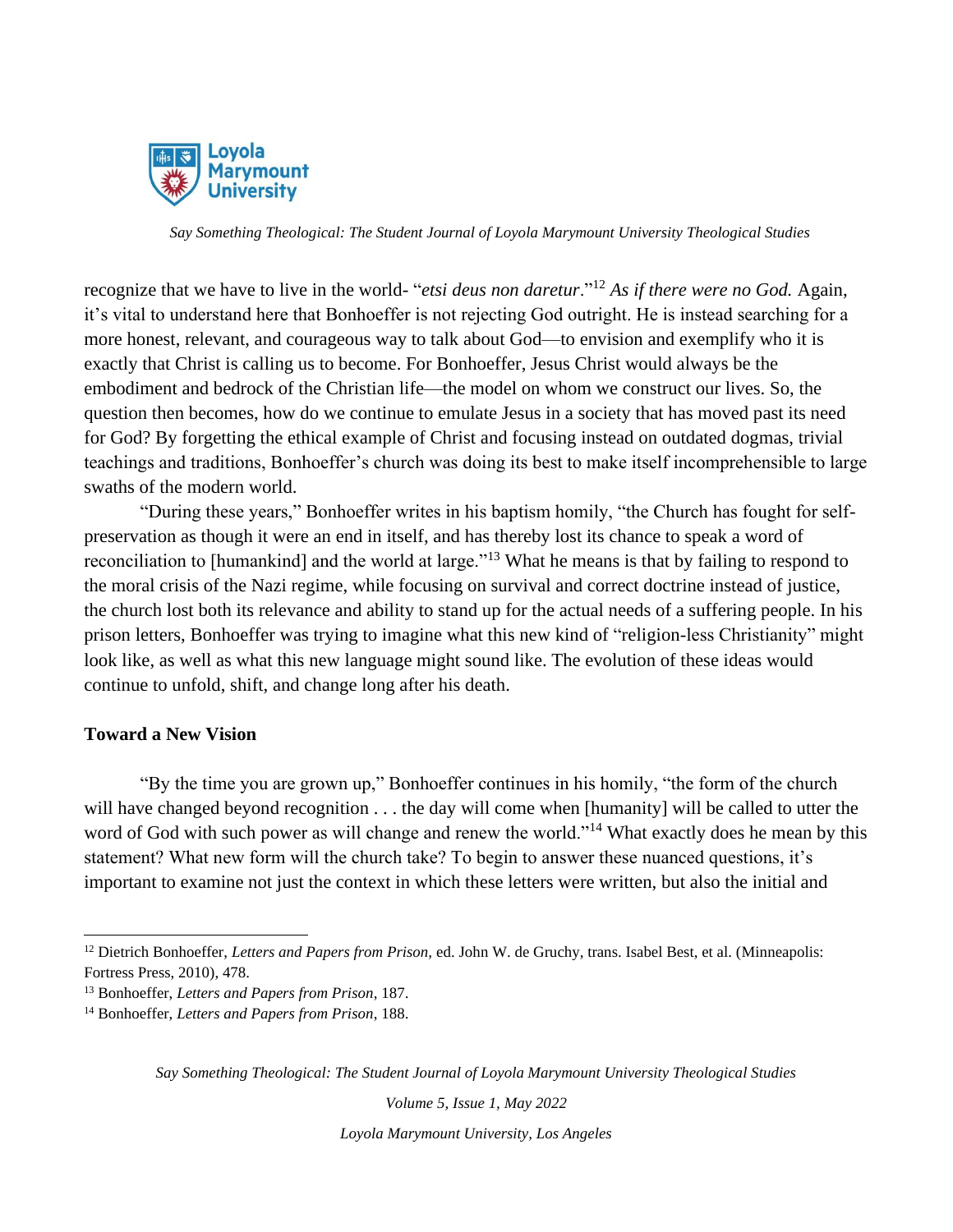

long-term responses to its material, including the reinterpretations and misinterpretations along the way. To do that, one must begin with the book's editor and midwife, Eberhard Bethge, Bonhoeffer's one time student, spiritual confidant, and chief interpreter of his theology.

Much like Theo van Gogh, who maintained and curated his brother's art after Vincent's death, without the work of Eberhard Bethge, most of Dietrich Bonhoeffer's ideas would have died with him on his execution day in 1945. It was only through painstaking efforts on his friend's behalf, as well as the careful editing, interpreting, and systematizing of Bonhoeffer's theology that these ideas still bear any application in our world today. To put it another way, Eberhard Bethge is as integral to the legacy and development of Bonhoeffer's ideas as the man who wrote them. As Bethge states about these papers, "this was not a theological essay on radical themes but genuine letters . . . tinged as they are with all the emotions, sometimes more and sometimes less rigorously controlled, of a man in a prison cell."<sup>15</sup> Bonhoeffer himself felt the ideas were too clumsy for publication.<sup>16</sup>

What's more, because of Bonhoeffer's role in the political resistance against and assassination attempts of Adolf Hitler, and because he left no comprehensive systematic theology, established German theologians initially discounted the more radical elements in his prison writings.<sup>17</sup> And those theologians who did respond to the work often misinterpreted its core ideas, some "exploiting Bonhoeffer's ideas in the interest of Marxism,"<sup>18</sup> while other North American thinkers used it to expand on "a bizarre 'death of God' theology."<sup>19</sup> And while these theologians did pave the way for the prison letters to become more popular and controversial, their initial responses also contributed to some creative misrepresentations of Bonhoeffer's ideas along the way.

A major reason that Bonhoeffer's work resonated so deeply within many varying cultures has not only to do with its sharp critique of institutional religion, but also its openness to thinking about and questioning God in new ways. In East Germany, for example, a Communist society marked by atheism

<sup>19</sup> De Gruchy, "Eberhard Bethge," 359.

*Say Something Theological: The Student Journal of Loyola Marymount University Theological Studies*

*Volume 5, Issue 1, May 2022*

<sup>15</sup> Marty, *Dietrich Bonhoeffer's "Letters and Papers from Prison,"* 33.

<sup>16</sup> Marty, *Dietrich Bonhoeffer's "Letters and Papers from Prison,"* 41.

<sup>17</sup> John W. De Gruchy, "Eberhard Bethge: Interpreter Extraordinaire of Dietrich Bonhoeffer," *Modern Theology* 23, no. 3 (July 2007): 356.

<sup>18</sup> Eberhard Bethge, "The Reception and Interpretation of Dietrich Bonhoeffer," *Journal of Theology for Southern Africa* 3 (June 1973): 15.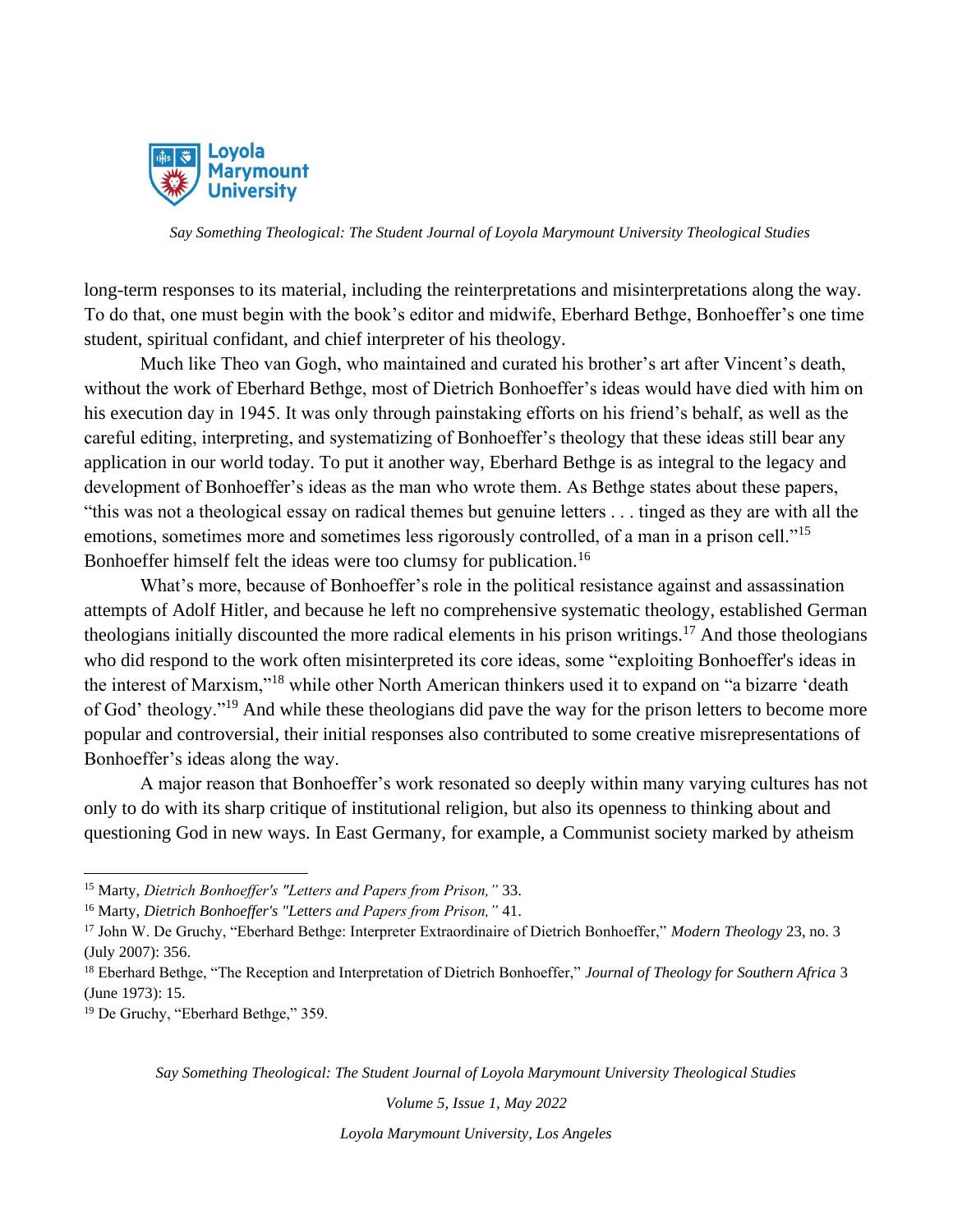

and strict authoritarianism, a small band of East German scholars saw in Bonhoeffer's letters, "attempts to square . . . some form of Christian witness and service with . . . many aspects . . . of the Communist regime."<sup>20</sup> They interpreted a vision that could exist outside the constraints of traditional Christian language and dogma, while still being grounded in selflessness and love. Likewise, in the United States and Great Britain, two cultures remarkably different from East Germany, Bonhoeffer's ideas took shape in a whole new way. His books and letters spoke across these cultural barriers to people struggling against oppressive institutions—those fighting in the civil rights movement, for example, and anti-war protests. This new generation of thinkers and theologians saw in Bonhoeffer a symbol and a rallying cry. A hero in the mold of Dorothy Day, Gandhi, Thomas Merton, or Martin Luther King.<sup>21</sup> A visionary, deeply critical of expanding empires, rampant materialism, and apathy in the face of injustice. A prophet who saw a complacent church relegating itself to the sidelines. These were pastors and lay people who, in the words of South African theologian John de Gruchy, were "disenchanted with a Christianity that seemed out of touch."<sup>22</sup>

But how did these ideas develop? How did a relatively obscure, if promising, German theologian, a casualty of war, martyred in a military prison, come to be considered one of the most celebrated martyrs of the twentieth century? A thinker on par with Martin Luther King and Oscar Romero? For those answers, we turn again to Eberhard Bethge.

### **The Role of Eberhard Bethge**

As mentioned, it was Eberhard Bethge who not only shepherded his good friend's message into the world but continued to reinterpret its core ideas, allowing the space for the theological conversation to unfold and adapt, while offering the restraint necessary to protect its foundational teachings. Bethge's dedication and vigilance allowed Bonhoeffer's theology to evolve, expand, and mature to fit the shifting landscapes of different time periods, societies, and cultures to which they could be applied. Yet he always guarded Bonhoeffer's central message—the universal "frustration of [the modern person] over . .

*Say Something Theological: The Student Journal of Loyola Marymount University Theological Studies*

*Volume 5, Issue 1, May 2022*

<sup>20</sup> Marty, *Dietrich Bonhoeffer's "Letters and Papers from Prison,"* 90.

<sup>21</sup> Marty, *Dietrich Bonhoeffer's "Letters and Papers from Prison,"* 107.

<sup>22</sup> Marty, *Dietrich Bonhoeffer's "Letters and Papers from Prison,"* 113.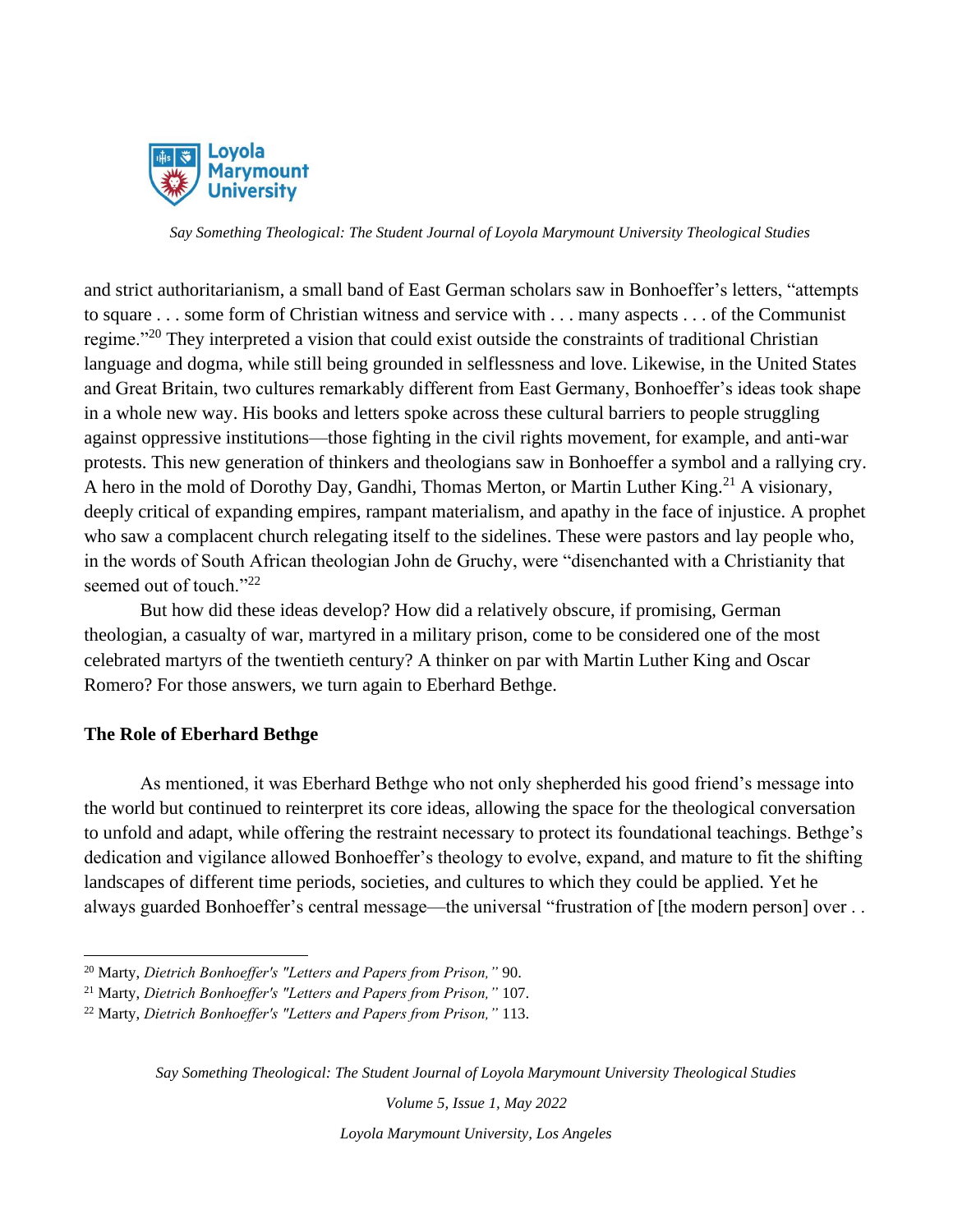

. the great classical formulations of the Church, and the chasm lying between theological statements and the experiences of the [layperson]."<sup>23</sup>

Whatever the differing social, political, or economic contexts, Bonhoeffer's core teaching remains a call to stand with and fight for the suffering ones in real time. Therefore, if the Church can no longer provide the blueprint and justification to inspire action and courage in its followers, then that church, according to Bonhoeffer, has lost its moral authority. Because of Bethge's intimate understanding of his friend's work, as well as his privileged position as the person to whom Bonhoeffer had always confided, Bethge was able to speak across these societal barriers, "separating those who live for others from those who do not, whatever group they may belong to."<sup>24</sup> Regardless of the circumstances to which Bonhoeffer's theology is applied, Christ must always be at the center of it, or, as Ralf Wüstenberg writes, "ignoring the Christological center in Bonhoeffer's theology means misconstruing him altogether."<sup>25</sup>

#### **Conclusion**

Before concluding, it is important to remember that Bonhoeffer's diagnosis of a religion-less world does not and cannot apply across all cultures. He was, after all, only speaking as one man in a prison cell—a man profoundly disenchanted with the failures of his own religious communities in the face of an ethical mandate. Even more, he was a white man, responding to a largely white, Europeancentered view of religion. One that could not account for the "massive shift of the Christian population from the north (Europe and North America) to the south (Africa, Asia, and Latin America)."<sup>26</sup> Religion less, however, "meant for Bonhoeffer the absence of a theory of religion, more than the total disappearance of the word religion itself."<sup>27</sup> As it's been stated, his baptism homily, like so much of his later theology, was an attempt to break from what he saw as a flimsy tradition—one centered on what

*Say Something Theological: The Student Journal of Loyola Marymount University Theological Studies*

*Volume 5, Issue 1, May 2022*

<sup>&</sup>lt;sup>23</sup> Bethge, "The Reception and Interpretation of Dietrich Bonhoeffer," 8-9.

<sup>&</sup>lt;sup>24</sup> Bethge, "The Reception and Interpretation of Dietrich Bonhoeffer," 8.

<sup>25</sup> Wüstenberg, "Religionless Christianity and Religious Pluralism," 6.

<sup>26</sup> Peter C. Phan, "Doing Theology in World Christianity: Different Resources and New Methods," *Journal of World Christianity* 1, no. 1 (2008): 28.

<sup>27</sup> Wüstenberg, "Religionless Christianity and Religious Pluralism," 14.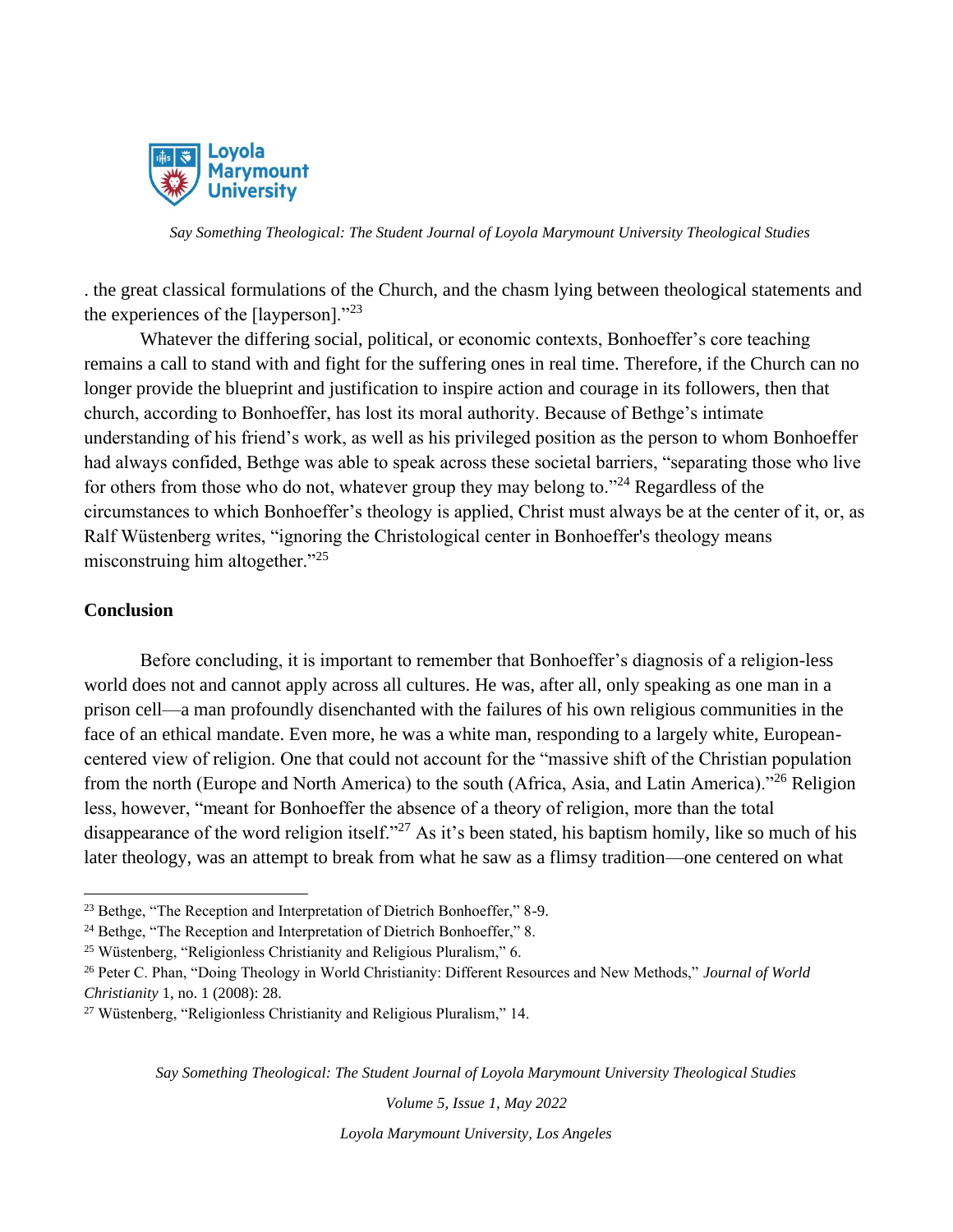

would happen in the next world, rather than a spirituality grounded in the very real pains and needs of this one. This is a truth that has profound implications for Christian life across a wide multitude of cultures, countries, and societies.

In his book, *Plurality and Ambiguity: Hermeneutics, Religion, Hope*, David Tracy writes that "we converse with texts . . . We inquire. We question . . . Just as there is no purely autonomous text, there is no purely passive reader. There is only that interaction named conversation."<sup>28</sup> Thus, Bonhoeffer's ideas have inspired widely different interpretations, from Eastern Germany to Apartheid South Africa, to the United States, yet the central theology, thanks in no small part to the work of his friend Eberhard Bethge, continues to endure. Ultimately, Bonhoeffer teaches that Christians are defined not by their ability to recite dogma or take part in tradition, but by their willingness to bear responsibility for the world in which they live.

The questions Bonhoeffer raises in his baptism homily are as universal as they are uncomfortable. They should be. They are the conversations we must continue having with ourselves, our communities of accountability, and especially our young people. Amid the staggering wealth inequality, ecological nightmares, and devastating legacies of racism, Bonhoeffer's work remains a relevant, vital challenge. His life and teachings continue to invite us out from behind our masks of self-satisfaction, half-baked grievances, and complacency, forcing us to ask ourselves the one, vital and necessary question: Is what I'm doing in church each Sunday translating into a Christ-centered life? One that's grounded in generosity, ethical courage, and love?

## **Bibliography**

Bethge, Eberhard. "The Reception and Interpretation of Dietrich Bonhoeffer." *Journal of Theology for Southern Africa* 3 (June 1973): 6–17.

*Say Something Theological: The Student Journal of Loyola Marymount University Theological Studies*

*Volume 5, Issue 1, May 2022*

<sup>28</sup> David Tracy, *Plurality and Ambiguity: Hermeneutics, Religion, Hope* (New York: Harper and Row, 1987), 19. As quoted in Martin E. Marty, *Dietrich Bonhoeffer's "Letters and Papers from Prison": A Biography* (Princeton: Princeton University Press, 2011), 26.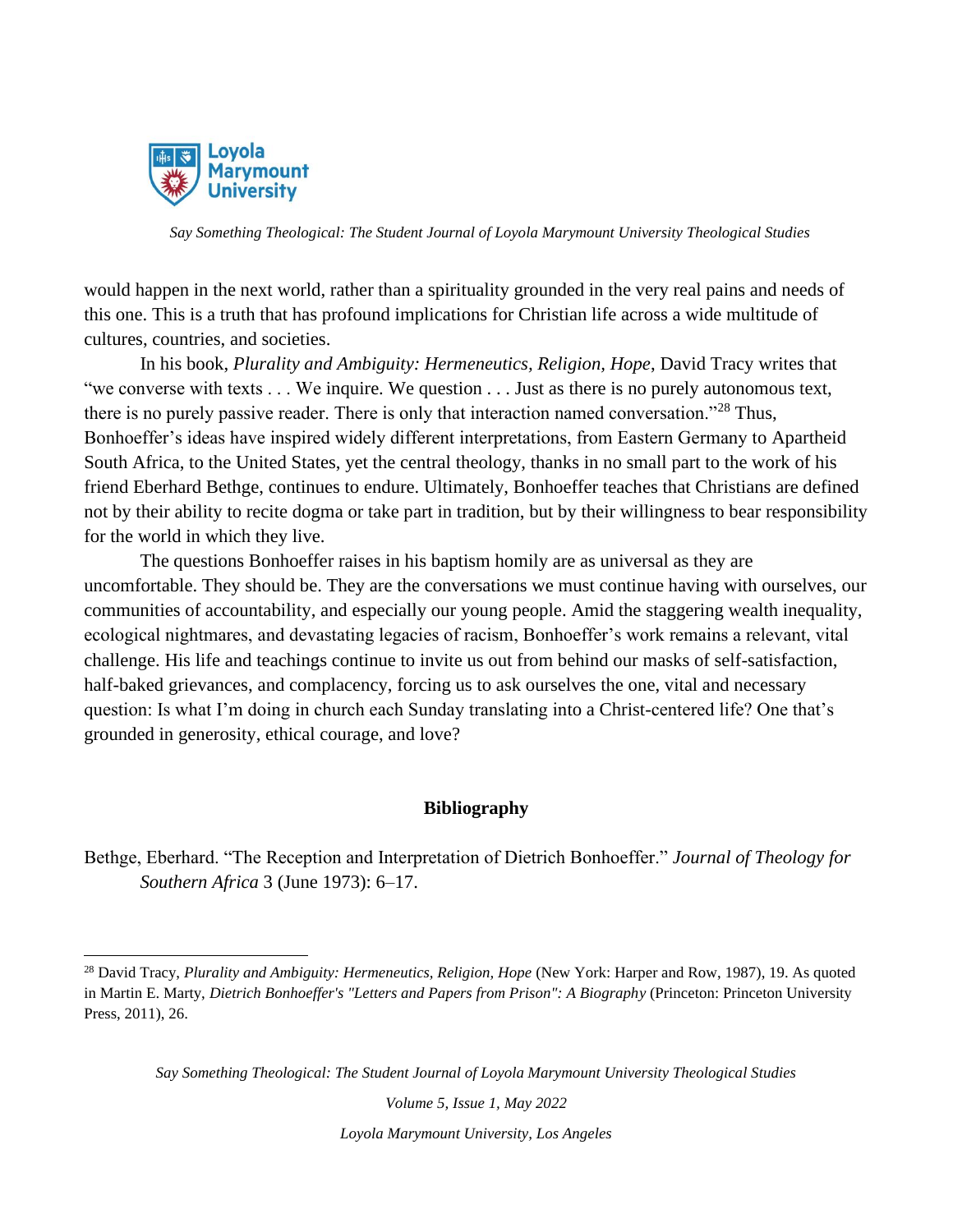

- Bonhoeffer, Dietrich. *Letters and Papers from Prison*. Edited by Eberhard Bethge. Translated by Reginald H. Fuller. New York: The Macmillan Company, 1966.
- Bonhoeffer, Dietrich. *Letters and Papers from Prison.* Edited by John W. de Gruchy. Translated by Isabel Best, et al. Minneapolis: Fortress Press, 2010.
- Cochrane, Arthur C. "Bonhoeffer & Barth vs Norman: continuing the discussion: A Politicized Christ." *Christianity and Crisis* 39, no 6 (April 1979): 86-88.
- De Gruchy, John W. "Eberhard Bethge: Interpreter Extraordinaire of Dietrich Bonhoeffer." *Modern Theology* 23, no. 3 (July 2007): 349–68
- Duff, Nancy J. "'Stages on the Road to Freedom': A Brief Introduction to Dietrich Bonhoeffer." *Theology Today* 71, no. 1 (April 2014): 7–11.
- Holloway, John Daniel, III. "Bonhoeffer's 'Catchy Phrases': Karl Barth's Reception of the Prison Letters Revisited." *Kerygma Und Dogma* 64, no. 1 (January 2018): 51–67.
- Koslowski, Jutta. "Details from the Life of the Bonhoeffer Family: New Insights about the Biography and Theology of Dietrich Bonhoeffer in the Memoirs of his Youngest Sister Susanne." *Theology Today* 77, no 1 (April 2020): 9-32.
- Marty, Martin E. *Dietrich Bonhoeffer's "Letters and Papers from Prison": A Biography*. Princeton: Princeton University Press, 2011.
- Phan, Peter C. "Doing Theology in World Christianity: Different Resources and New Methods." *Journal of World Christianity* 1, No. 1 (2008): 27-53.
- Schlingensiepen, Ferdinand. *Dietrich Bonhoeffer: Martyr, Thinker, Man of Resistance*. Translated by Isabel Best. London: Bloomsbury, 2010.

*Say Something Theological: The Student Journal of Loyola Marymount University Theological Studies*

*Volume 5, Issue 1, May 2022 Loyola Marymount University, Los Angeles*